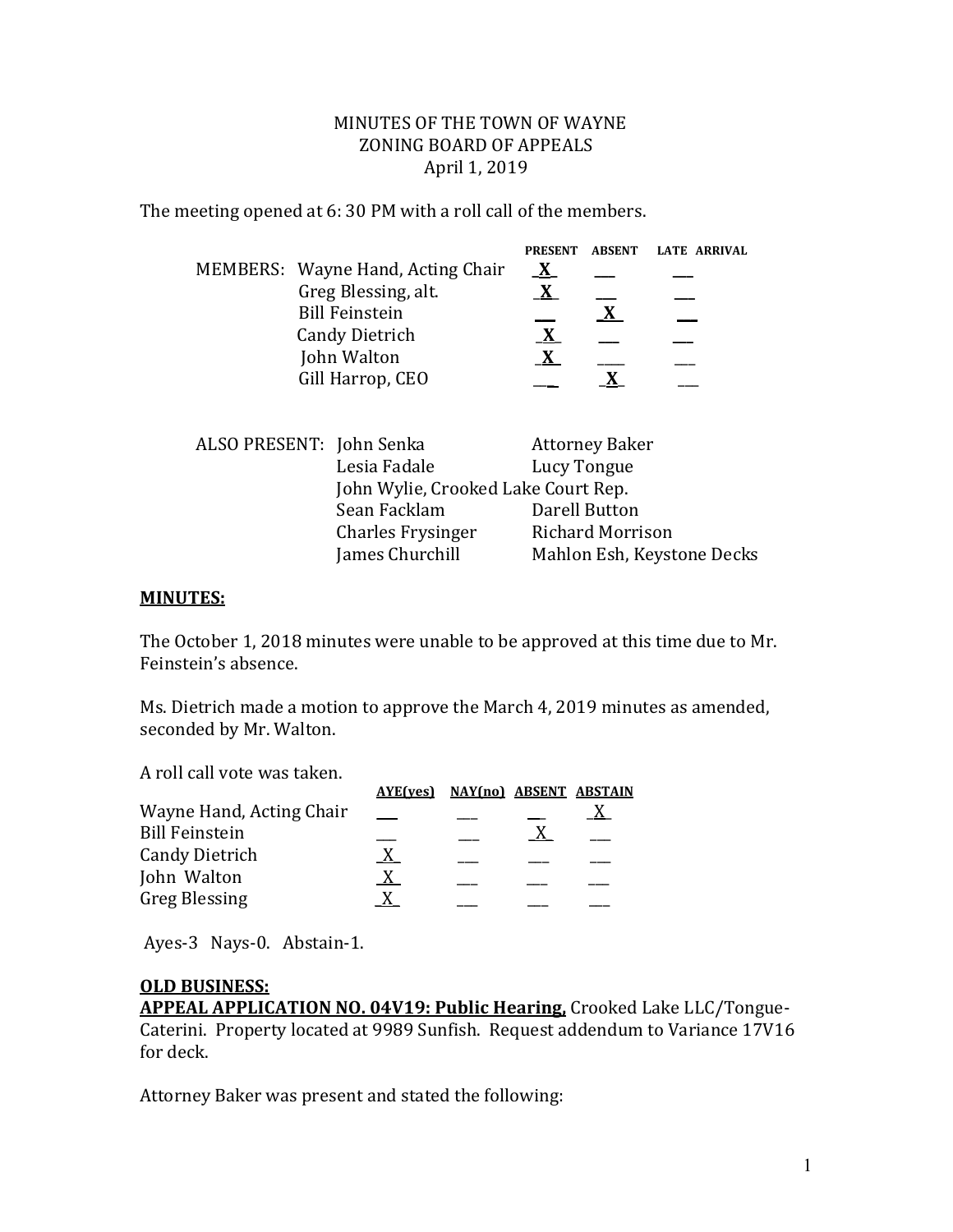- He wanted to clarify that the original permit was for 546 sq. ft. that included 2 decks that were already there, only the middle part is new.
- Concern was for safety because of the steep slope.
- He further inquired if it really created a huge issue and whether it was possible a fine may be imposed to satisfy the violation to allow the deck to remain.

Ms. Tongue stated:

- The contractor worked with Mr. Harrop in order to meet the zoning regulations.
- The original plans that showed the decks somehow were not submitted properly and were not the ones the Board approved.

Upon being questioned, Mr. Wylie, representative for Crooked Lake stated they were not happy about the deck.

Upon discussion, the Zoning Board members stated the following:

- Mr. Blessing stated he visited the site and found an existing partial deck on the North end and nothing on the South end.
- Ms. Dietrich stated the 12 ft. decks were not in the original plan and the Zoning Board didn't approve a deck across the front.
- Mr. Hand reviewed to those present minutes from February 8, 2017 and subsequent ruling from the March 9, 2017 meeting where the readjusted plans were approved.

Mr. Hand opened the public hearing.

As no one was present to express any concern, Mr. Hand closed the public hearing.

Upon further discussion, Mr. Walton made a motion to table Application No. 04V19 until the applicant could provide by both pictures and documentation of what was there and what's there now, seconded by Mr. Dietrich.

A roll call vote was taken.

|                          | AYE(ves) NAY(no) ABSENT ABSTAIN |  |  |
|--------------------------|---------------------------------|--|--|
| Wayne Hand, Acting Chair | X                               |  |  |
| <b>Candy Dietrich</b>    |                                 |  |  |
| John Walton              |                                 |  |  |
| <b>Greg Blessing</b>     |                                 |  |  |

Ayes-4 Nays-0.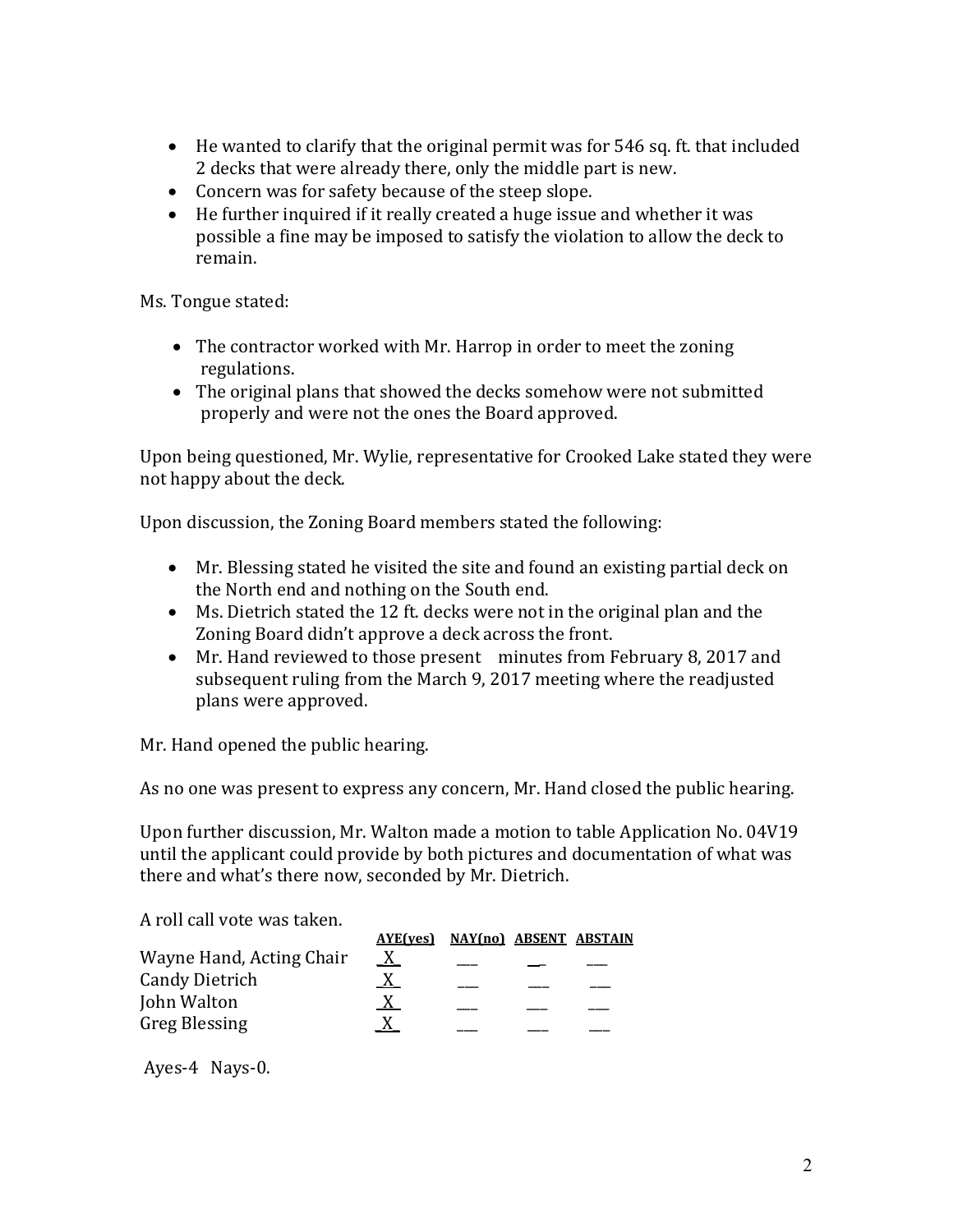The application was tabled and the applicant was advised that in order to make the May 6, 2019 meeting, all documentation must be in by April 15<sup>th</sup>.

# **NEW BUSINESS:**

 **APPEAL NUMBER 05V19: PUBLIC HEARING.** Mary Jo Jepson. Property located at 12121 East Lake Rd. Request expansion on a pre-existing non-conforming structure less than 25 ft. from the mean high-water mark.

Contractor Esh from Keystone Custom Decks, was present to represent Ms. Jepson and stated the following:

- His client was looking to construct a new deck area with pergola and outdoor kitchen.
- They were seeking 35 ft. of relief from the mean high-water mark.

Mr. Hand opened the public hearing.

Ms. Kurtz stated 12 letters were sent out and no responses were received back.

As no one was present to express any concern, Mr. Hand closed the public hearing.

Upon discussion the following items were noted:

- The request was for an expansion on a pre-existing non-conforming structure and relief from the high-water mark.
- The stairs would require 35 ft. from the mean high-water mark.

The 5 test questions were then reviewed and answered as required by NYS.

- 1. Whether an undesirable change to the character of the neighborhood will take place or if it would be a detriment to nearby properties: No.
- 2. Whether benefit sought by applicant can be achieved by a feasible alternative to the variance: Yes
- 3. Whether the requested variance is substantial: Yes, seeking 35 ft. of relief.
- 4. Would the variance have an adverse impact on the physical or environmental conditions in the neighborhood: No
- 5. Whether the alleged difficulty was self-created: Yes

It was then determined that the Benefit to the Applicant did outweigh the Detriment to the Neighborhood or Community.

Mr. Blessing made a motion to approve Application 05V19 allowing 35 ft. of relief from the mean high-water mark and be built as per plans dated 3/7/19, seconded by Ms. Dietrich.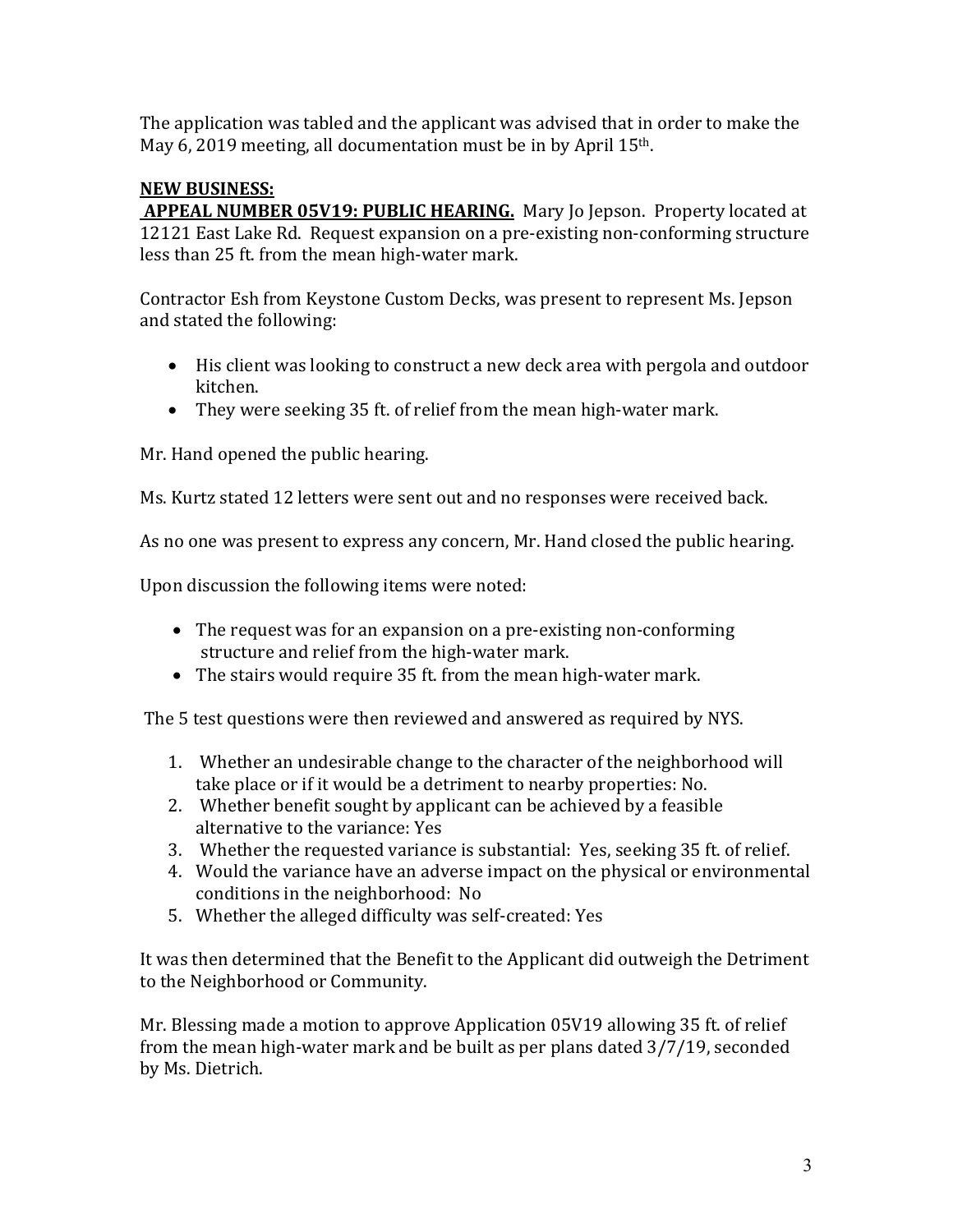A roll call vote was taken.

|                          | AYE(yes) NAY(no) ABSENT ABSTAIN |  |  |
|--------------------------|---------------------------------|--|--|
| Wayne Hand, Acting Chair | X                               |  |  |
| <b>Candy Dietrich</b>    |                                 |  |  |
| John Walton              |                                 |  |  |
| <b>Greg Blessing</b>     |                                 |  |  |

Ayes-4 Nays-0.

Mr. Esh signed the Responsibilities and Conditions sheet. (On file)

**APPEAL NUMBER 06V19: PUBLIC HEARING.** Richard Morrison. Property located at 14720 State Route 54. Request alteration, expansion on a pre-existing nonconforming structure too close to road right-of-way.

Mr. Morrison was present to state:

- He was requesting to construct a 8 ft. by 20 ft. addition onto the back of his existing building for storage.
- The addition would be placed onto an existing cement slab.

Mr. Hand stated according to the new regulations, the property was located within the Corridor District and on a corner lot along State Route 54 and Hyatt Hill Rd. thus requiring 50 ft. from both roads rights-of-way.

Upon review, Page 1-14 of the new regulations was found to be incorrect and needed to be addressed (the illustration example for the Hamlet/Mixed Use District is actually the Morrison property which is located the Corridor District.

Mr. Hand opened the public hearing.

Ms. Kurtz stated out of the 25 letters sent, one response from Mr. Welch stating he had no objection as long as the applicant built as per submitted plans.

As no one was present to express any concern, Mr. Hand closed the public hearing.

The 5 test questions were then reviewed and answered as required by NYS.

- 1. Whether an undesirable change to the character of the neighborhood will take place or if it would be a detriment to nearby properties: No.
- 2. Whether benefit sought by applicant can be achieved by a feasible alternative to the variance: Yes
- 3. Whether the requested variance is substantial: Yes, seeking 40 ft. 9 in. of relief from Hyatt Hill Rd.
- 4. Would the variance have an adverse impact on the physical or environmental conditions in the neighborhood: No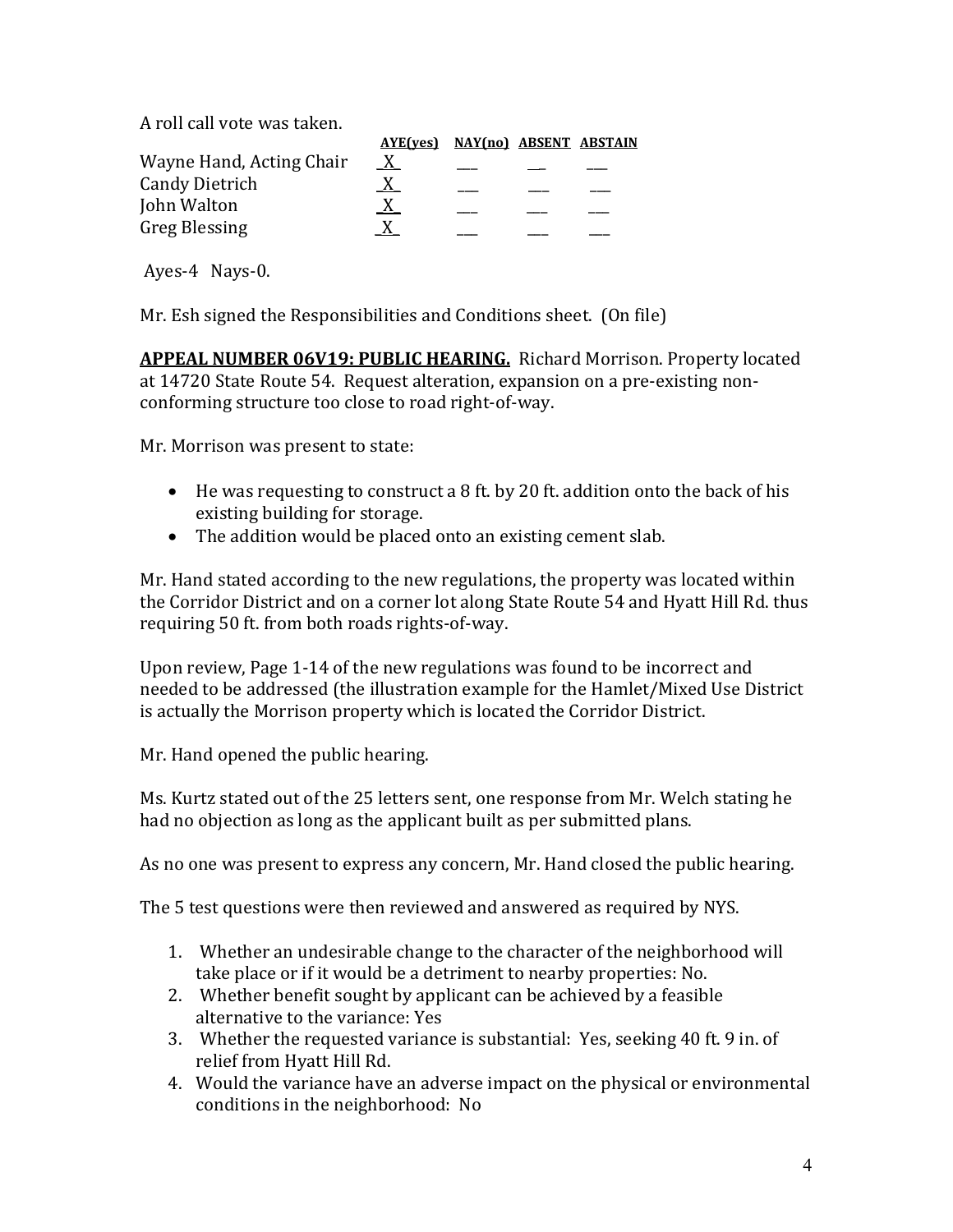5. Whether the alleged difficulty was self-created: Yes

It was then determined that the Benefit to the Applicant did outweigh the Detriment to the Neighborhood or Community.

Ms. Dietrich made a motion to approve Application 06V19 granting 40 ft. 9 in. of relief from Hyatt Hill Rd. and be built according to plans signed and dated 4/1/2019, seconded by Mr. Walton.

A roll call vote was taken.

|                          | AYE(ves) NAY(no) ABSENT ABSTAIN |  |  |
|--------------------------|---------------------------------|--|--|
| Wayne Hand, Acting Chair | $\mathbf{X}$                    |  |  |
| <b>Candy Dietrich</b>    |                                 |  |  |
| John Walton              |                                 |  |  |
| <b>Greg Blessing</b>     |                                 |  |  |

Ayes-3 Nays-0.

Mr. Morrison signed the Responsibilities and Conditions sheet. (On file)

**APPEAL APPLICATION NO. 07V19: PUBLIC HEARING.** Charles Frysinger. Property located at 9500 Crystal Beach Rd. Request expansion on pre-existing nonconforming structure.

Mr. Frysinger stated the following:

- They own 3 separate lots, one lot has the primary residence, one lot is an empty lot were the septic system is located, and other lot has 2 structures, a garage that was converted into a guesthouse and an older guesthouse.
- The northside of the roof on the converted garage is in need of repair as it is bowing outward.
- The property is located on a private road.
- They wanted to build a deck with covered stairs and repair and change the roof structure on the converted garage and update the older guesthouse.

Mr. Hand opened the public hearing.

Ms. Kurtz stated 9 letters were sent and no responses were received back.

As no one was present to express any concern, Mr. Hand closed the public hearing.

The 5 test questions were then reviewed and answered as required by NYS.

1. Whether an undesirable change to the character of the neighborhood will take place or if it would be a detriment to nearby properties: No.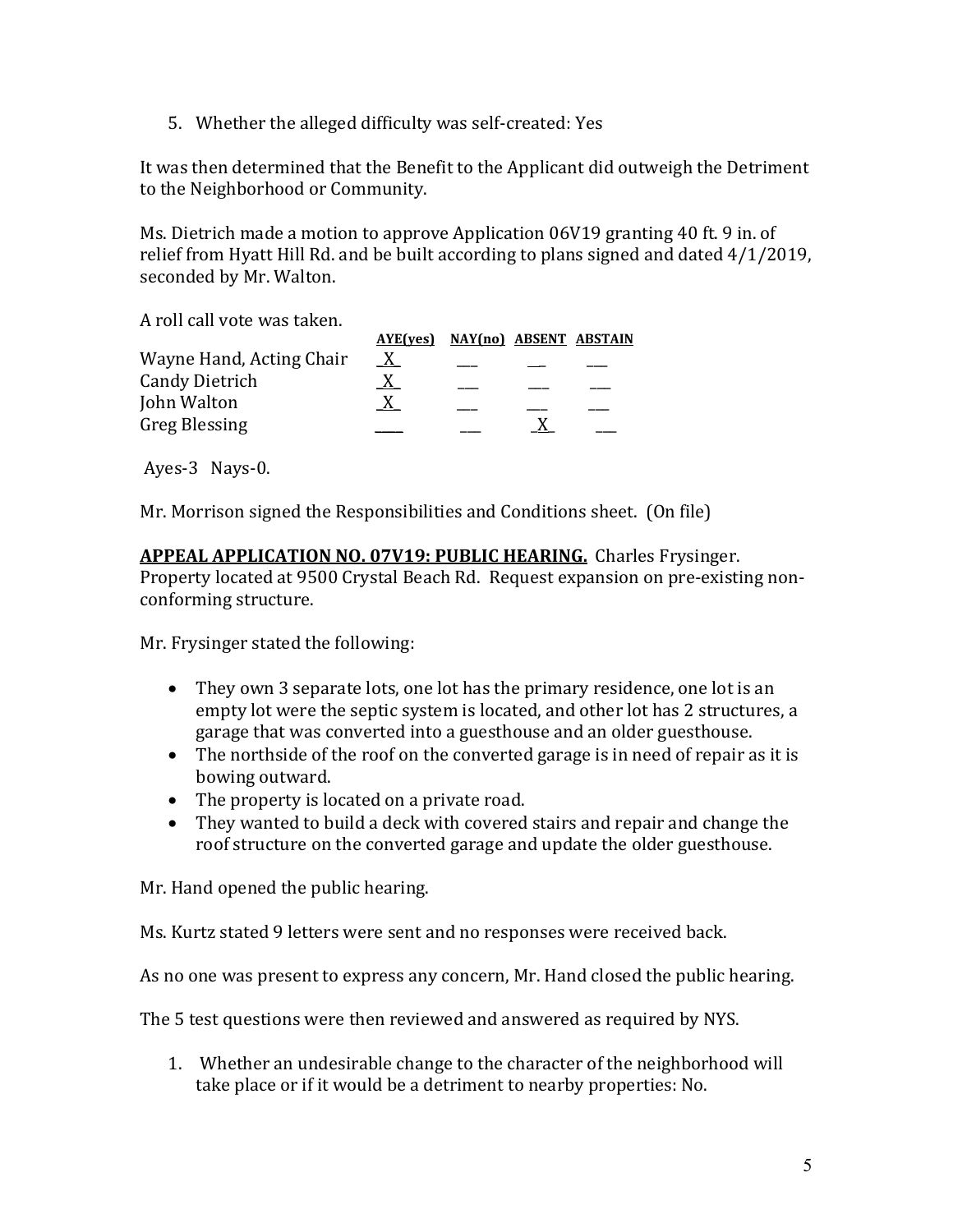- 2. Whether benefit sought by applicant can be achieved by a feasible alternative to the variance: No.
- 3. Whether the requested variance is substantial: No.
- 4. Would the variance have an adverse impact on the physical or environmental conditions in the neighborhood: No
- 5. Whether the alleged difficulty was self-created: Yes

It was then determined that the Benefit to the Applicant did outweigh the Detriment to the Neighborhood or Community.

Upon discussion, Mr. Walton made a motion to approve Appeal Application No. 07V19 to expand on a pre-existing non-conforming structure and build according to plans dated 3/18/19, seconded by Ms. Dietrich. The expansion plans have no impact on the existing non-conformity on the North side.

A roll call vote was taken. Ayes-3. Nays-0.

Mr. Frysinger signed the Responsibilities and Conditions sheet. (On file)

## **APPEAL APPLICATION NO. 08V19: WAS TABLED UNTIL MAY 6, 2019 per applicants request.**

**APPEAL APPLICATION NO. 09V19; PUBLIC HEARING.** Bald Eagle Trust. Property located at 14899 Keuka Village Rd. Request to construct guest house greater than 500 sq. ft.

Mr. Churchill, Architect for Bald Eagle Trust was present to state:

- The proposed guesthouse was for 520 sq. ft. instead of the allowed 500 sq. ft. in order to have the same roof lines, slope, and appearance as the existing home.
- They would get engineered plans to redesign the current septic system if the variance is granted.
- The downstairs wall portion of the structure would act as a retaining wall and be have space for 2 cars.

Mr. Hand stated the reason for the area variance was for the additional 20 sq. ft. as the structure meets setback and height requirements.

Mr. Hand opened the public hearing.

Ms. Kurtz stated 13 letters were sent out and 2 emails were received back, one from M. Rogers and one from L. Fadale. (On file)

Mr. Hand read both emails to those present.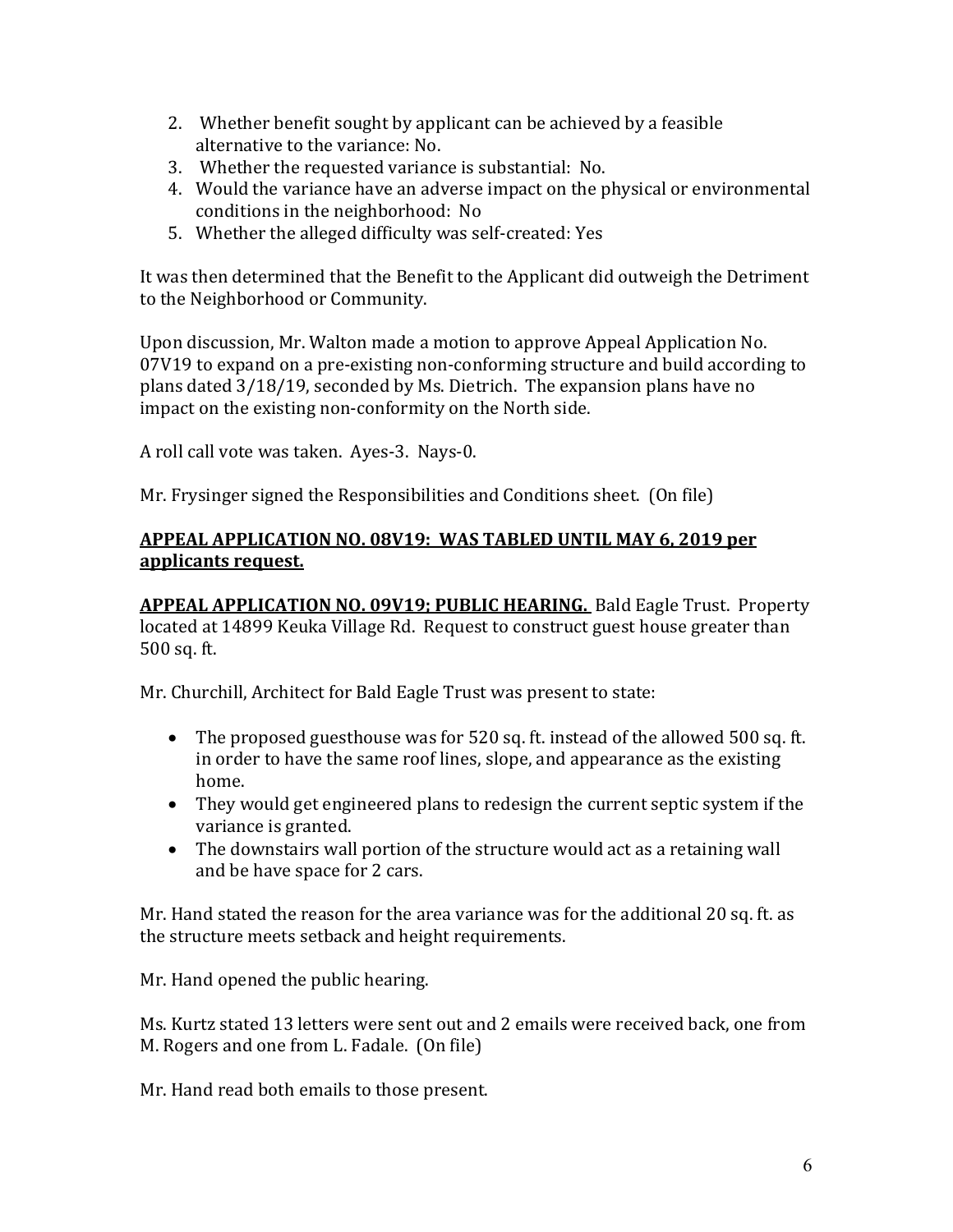Ms. Fadale was present to state the following:

- She was concerned how close the proposed guesthouse was to her property.
- Parking could be an issue later on.
- Concern about water run-off and the existing septic system.
- That it was adding too many structures on the lot.
- Potential blocking of her view of the Lake from the Northside.

Mr. Hand stated the Zoning Boards primary focus was on dimensions with regards to setbacks and heights and the reason for this application was for the extra 20 sq. ft. since met all other LUR requirements.

He further explained the Planning Board reviewed site plan applications where drainage, view shed, lighting and other issues were addressed.

Mr. Facklam, representative for the owners, stated the owners of the property would follow all the correct procedures.

Mr. Hand closed the public hearing.

The 5 test questions were then reviewed and answered as required by NYS.

- 1. Whether an undesirable change to the character of the neighborhood will take place or if it would be a detriment to nearby properties: No.
- 2. Whether benefit sought by applicant can be achieved by a feasible alternative to the variance: Yes
- 3. Whether the requested variance is substantial: No.
- 4. Would the variance have an adverse impact on the physical or environmental conditions in the neighborhood: No
- 5. Whether the alleged difficulty was self-created: Yes

It was then determined that the Benefit to the Applicant did outweigh the Detriment to the Neighborhood or Community.

Mr. Walton made a motion to approve Appeal Application No. 09V19 as per submitted plans dated 3/4/19, seconded by Ms. Dietrich.

A roll call vote was taken. Ayes-3. Nays-0.

Mr. Churchill signed the Responsibilities and Conditions sheet. (On file)

As there was no further business, Ms. Dietrich made a motion to adjourn the meeting at 8:40PM, seconded by Mr. Walton.